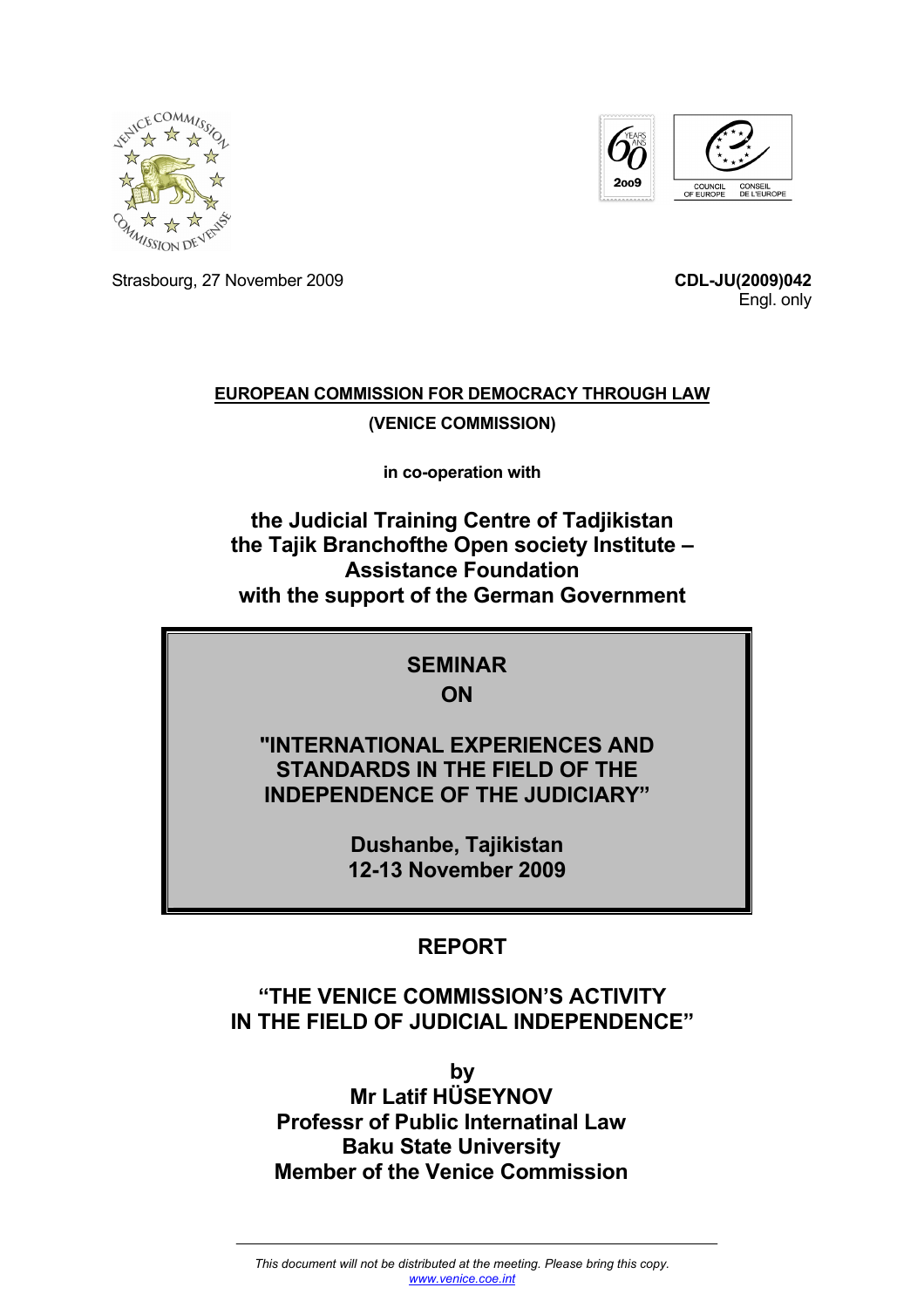Ladies and gentlemen,

Dear friends,

First of all allow me to express my deep gratitude to the organisers for the excellent arrangements made for this important event. As a representative of the Venice Commission, but also as a person coming from Azerbaijan, I would like to extend my warmest greetings to all present here and to the people of Tajikistan with which the Azerbaijanis certainly have very much in common, particularly as it relates to history, traditions and culture.

In my presentation I am going to give you a brief overview of the Venice Commission's activities in the field of judicial independence. I will mainly focus on issues of appointment, tenure, remuneration, budget of the judiciary, and external and internal independence of judges.

At the outset I would like to emphasise that the need to ensure the independence of the judiciary, as well as the functioning of the judicial system in the interest of society, plays an important role in the Venice Commissions' activities. It has been one of the central issues in all the opinions the Commission has provided on the constitutions and draft constitutions of Member States. This issue has also been elaborated in the Commission's opinions on relevant legislative texts of a wide range of countries. Extracts from these numerous opinions have been compiled in a comprehensive document which the Venice Commission is currently working on. The aim of this compilation, known as a *vademecum*, is to give an overview of past opinions of the Venice Commission in the judicial field. The document can be very useful when drafting constitutions and legislations on the judiciary. Furthermore, in March 2007 the Venice Commission adopted its report on judicial appointments which covers a number of issues of particular importance for judicial independence. Finally, upon request by the Parliamentary Assembly of the Council of Europe, the Venice Commission is currently preparing a report on the independence of the judicial system which is intended to present the existing standards in this field as well as proposals for their development.

The Venice Commission has repeatedly stressed that although the independence and impartiality of a judge depends primarily on his or her attitude, and his or her action and inaction, during the handling of the case, during the hearing and in drafting the judgment, there must also be objective guarantees for independence, and any grounds for suspecting a lack of judicial independence on the part of the parties in the case must be avoided. For both aspects, the appointment procedure of judges is of great importance.

In the Commission's view, all decisions concerning the professional career of judges should be based on objective criteria, and the selection and career of judges should be based on merit, having regard to qualifications, integrity, ability and efficiency.

In Europe, a variety of different systems for judicial appointments exist and that there is not a single model that would apply to all countries. In older democracies, the executive power has sometimes a decisive influence on judicial appointments. Such systems may work well in practice and allow for an independent judiciary because these powers are restrained by legal culture and traditions, which have grown over a long time. New democracies, however, did not yet have a chance to develop these traditions, which can prevent abuse. Therefore in these countries explicit constitutional and legal provisions are needed as a safeguard to prevent political abuse in the appointment of judges. In particular, appointment of judges by the Executive – and possible involvement of Parliament – should be always based on a nomination procedure in the hands of an independent and apolitical body, that is a Judicial Council.

In the Venice Commission's view, a judicial council should have a decisive influence on the appointment and promotion of judges and on disciplinary measures against them. The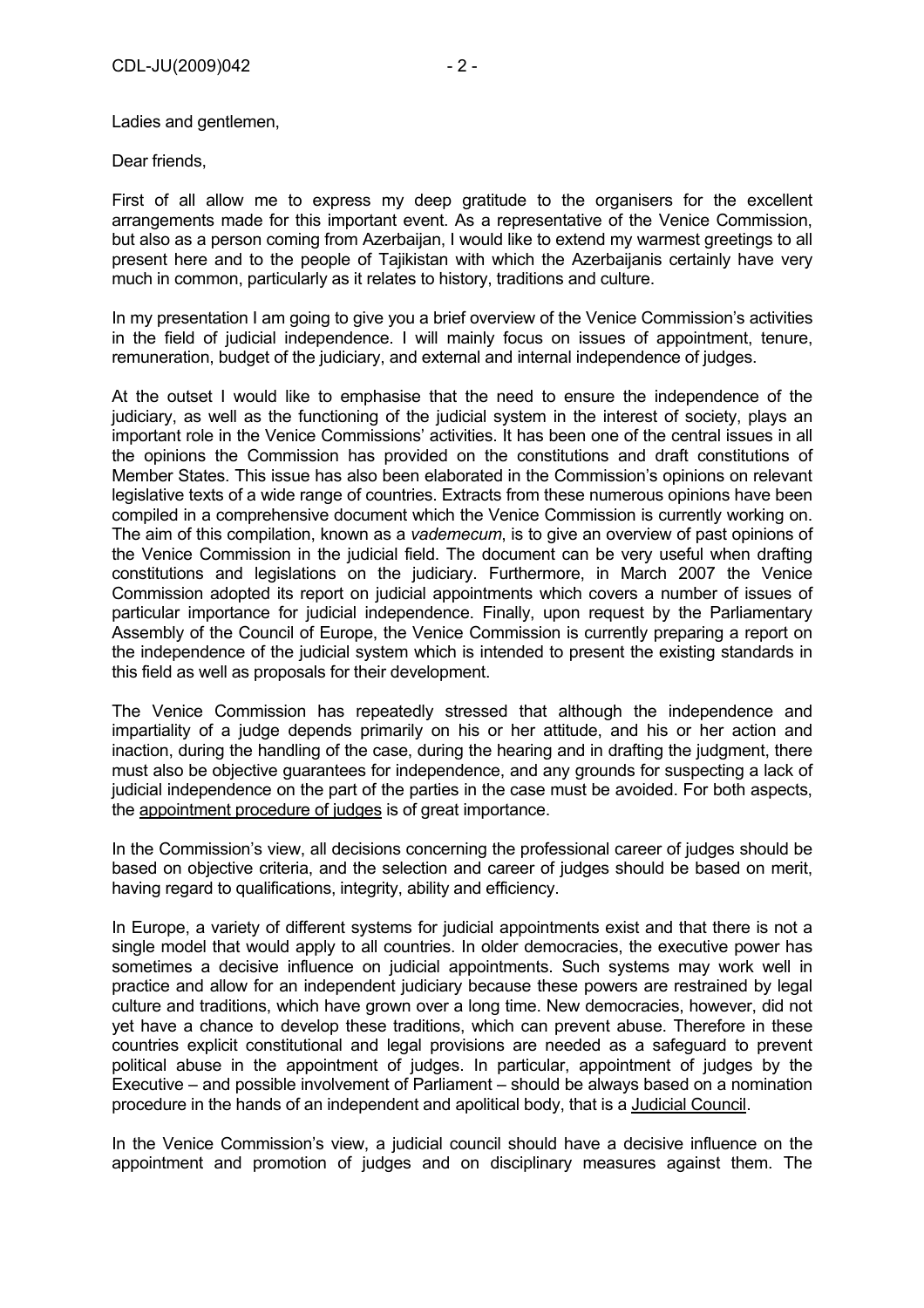Commission has also emphasised that the direct appointment of judges by a judicial council is clearly a valid model provided that the independence and autonomy of this body is ensured.

Many European democracies have incorporated into their legal systems such councils. The main purpose of the existence of such a body is the protection of the independence of judges by insulating them from undue pressures from other powers of the State in matters such as the selection and appointment of judges and the exercise of disciplinary functions. The said bodies should be endowed with constitutional guarantees for its composition, powers and autonomy. It is important that they have substantial judicial representation chosen democratically by other judges. In order to provide for democratic legitimacy of the Judicial Council, other members should be elected by Parliament among persons with appropriate legal qualifications.

The Venice Commission is of the opinion that judges, whether appointed or elected, should have guaranteed tenure until a mandatory retirement age or the expiry of the term of office.

European practice is generally to make full-time appointments until the legal retirement age. This is the approach least problematic from the viewpoint of independence.

A special problem in this context is probationary periods for judges. The Venice Commission has dealt extensively with this issue in its previously mentioned Report on Judicial Appointments. The Commission considers that setting probationary periods can undermine the independence of judges, since they might feel under pressure to decide cases in a particular way.

However, this should not be interpreted as excluding all possibilities for establishing temporary judges. In countries with relatively new judicial systems there might be a practical need to first ascertain whether a judge is really able to carry out his or her functions effectively before permanent appointment. If probationary appointments are considered indispensable, a refusal to confirm the judge in office should be made according to objective criteria and with the same procedural safeguards as apply where a judge is to be removed from office.

The main idea is to exclude the factors that could challenge the impartiality of judges. In order to reconcile the need of probation/evaluation with the independence of judges, it should be pointed out that some countries like Austria have established a system whereby candidate judges are being evaluated during a probationary period during which they can assist in the preparation of judgements but they can not take judicial decisions.

When examining national constitutions, the Venice Commission has consistently supported the principle of irremovability. Transfers against the will of the judge can be permissible only in exceptional cases. As regards disciplinary proceedings, as I have already noted, the Commission favours the decisive influence of judicial councils in such proceedings. In addition, the Commission has consistently argued that there should be the possibility of an appeal to a court against decisions of disciplinary bodies.

Ensuring independence of a judge heavily depends on how he or she is remunerated. The main principle is that judges' remuneration should be guaranteed by law and commensurate with the dignity of their profession and burden of responsibilities. It is generally important, and especially so in relation to the new democracies, to specifically provide in law that the salaries of judges cannot be reduced during their term of office.

The Venice Commission has stated that adequate remuneration is indispensable to protect judges from undue outside interference. The level of remuneration will have to be determined in the light of the social conditions in each country to the level of remuneration of higher civil servants in other fields. The remuneration should be based on a general standard and not on an assessment of the individual performance of a judge. Bonuses should be excluded.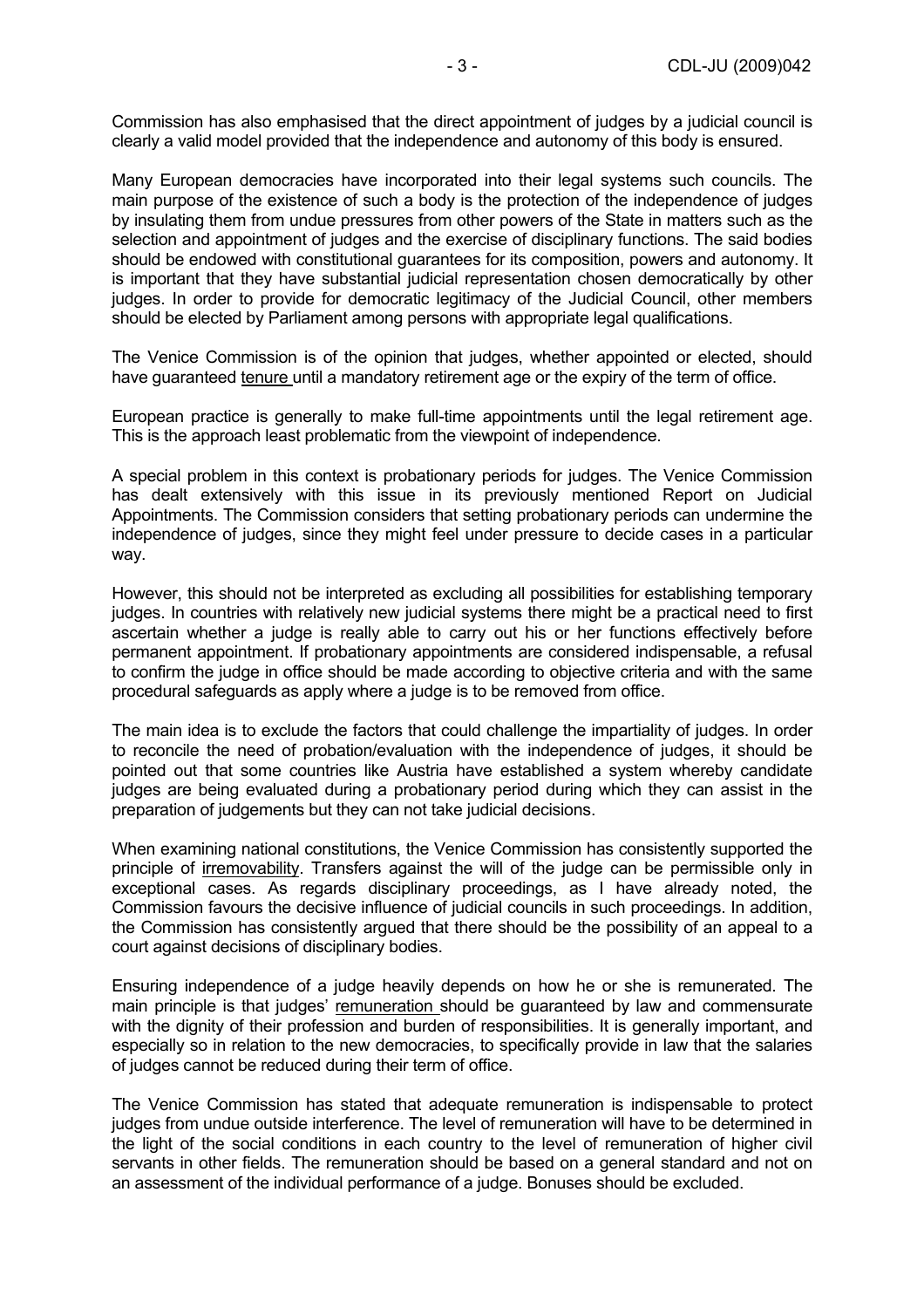In a number of mainly post-socialist countries judges receive also non-financial benefits such as apartments, cars, etc. Such non-monetary remuneration of judges has two main origins: the first lies in the previous socialist system of distribution of goods, which depended on central planning. Some groups, including judges, were privileged in obtaining specific goods, including dwellings. This was a considerable advantage of being a judge. The second origin of this practice lies in the post-socialist period of transition to a market economy. The prices for real property increased considerably and this made it impossible for State officials, including judges, to purchase adequate housing. Again, one of the advantages of being a judge was the attribution of apartments. Especially for young judges, it is still difficult to purchase real estate and consequently, the system of allocation of housing persists.

While the allocation of such apartments is a source of concern it is not an easy task to resolve the problem of providing the judiciary with an appropriate living standard, including housing. An argument advanced in favour of such non-financial allocations is that they can be attributed according to individual need whereas salaries are set at the same level for all judges in a given category without the possibility to distinguish and to support those in special need. However, this assessment of social need and the differentiation between judges is the possible entry point for abuse and the application of subjective criteria.

Even if such benefits are defined by law, there will always be scope for discretion when distributing them. They are therefore a potential threat to judicial independence. While it may be difficult to immediately abolish such non-financial benefits in some countries since they correspond to a perceived need of social justice, the Venice Commission has recommended phasing out such benefits and replacing them by an adequate level of financial remuneration.

Another important issue in the context of judicial independence is budget of the judiciary. It is the duty of the state to provide adequate financial resources for the judicial system. Even in times of crisis, the proper functioning and the independence of the judiciary must not be endangered. Courts should not be financed on the basis of discretionary decisions of official bodies such as higher courts but on the basis of objective and transparent criteria.

In its opinion on the Albanian law on the organisation of the judiciary (adopted in December 1995) the Venice Commission stated that "the practice according to which, contrary to the principle of budgetary autonomy of the magistracy, the Ministry of Justice in fact controls every detail of the courts' operational budgets, contains obvious dangers of undue interference in the independent exercise of their functions".

Decisions on the allocation of funds to courts must be taken with the strictest respect for the principle of judicial independence and judges should have an opportunity to express their views about the proposed budget to parliament, possibly through the judicial council freedom from undue external influence.

Two aspects of judicial independence complement each other. External independence shields the judge from influence by other state powers and is an essential element of the rule of law. Internal independence ensures that a judge takes decisions only on the basis of the Constitution and laws and not on the basis of instructions given by higher ranking judges.

It is indisputable that judges have to be protected against undue external influence. To this end they should enjoy functional immunity (immunity from prosecution for acts performed in the exercise of their functions, with the exception of intentional crimes, e.g. taking bribes).

Moreover, judges should not put themselves into a position where their independence or impartiality may be questioned. This justifies national rules on the incompatibility of judicial office with other functions or restrictions on political activities of judges.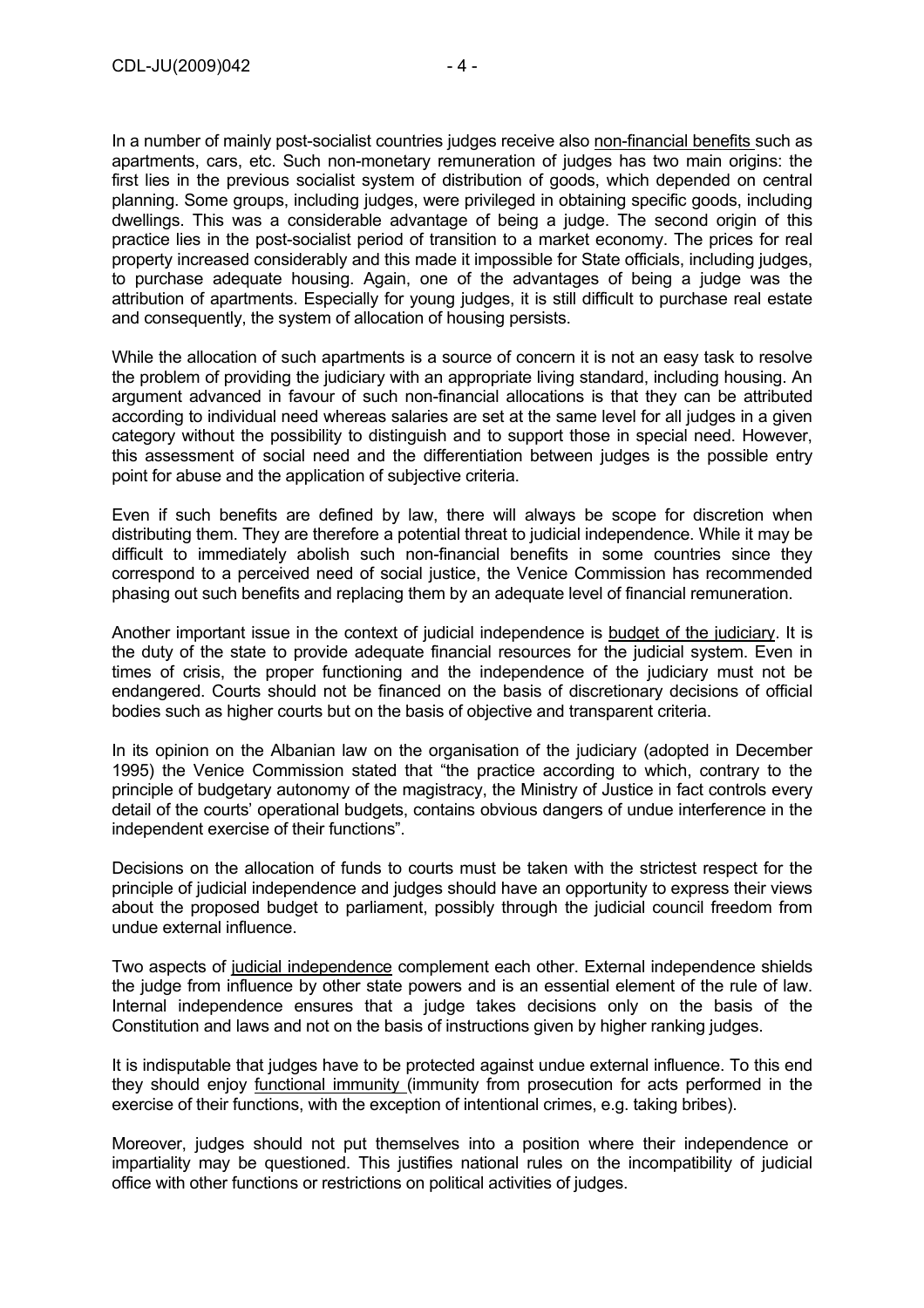Decisions of judges should not be the subject of any revision outside the appeals procedures as provided for by law. The experience of the Venice Commission and the case law of the European Court of Human Rights indicate that the supervisory powers of the *Prokuratura* in post-Soviet states often extend to being able to protest judicial decisions no longer subject to an appeal.

The issue of internal independence within the judiciary has received less attention in international texts than the issue of external independence. It seems, however, no less important. In several constitutions it is stated that "judges are subject only to the law". This principle protects judges first of all against undue *external* influence. It is, however, also applicable *within* the judiciary. A hierarchical organisation of the judiciary in the sense of a subordination of the judges to the court presidents or to higher instances in their judicial activity would be a clear violation of this principle. Judges exercise different functions but there is no hierarchy among them.

The fundamental point is that a judge is in the performance of his functions no-one's employees; he or she is holder of a State office. He or she is thus servant of, and answerable only to, the law. It is axiomatic that a judge deciding a case does not act on any order or instruction of a third party inside or outside the judiciary.

Thus, potential threat to judicial independence may also arise from an internal judicial hierarchy. In other words, judicial independence depends not only on freedom from undue external influence, but also freedom from undue influence which might in some situations come from the attitude of other judges.

In this respect, the practice of guidelines adopted by the Supreme Court or another highest court and binding on lower courts which exists in certain post-Soviet countries appears problematic.

The Venice Commission has always upheld the principle of the independence of each individual judge. In one of its opinions the Commission stated that granting the Supreme Court the power to supervise the activities of the general courts would seem to be contrary to the principle of the independence of such general courts. While the Supreme Court must have the authority to set aside, or to modify, the judgments of lower courts, it should not supervise them.

In its opinion on the Ukrainian law on judiciary the Venice Commission emphasised that the power of the Plenum of the Supreme Court to address to the lower courts "recommendations/explanations" on matters of application of legislation is not likely to foster the emergence of a truly independent judiciary in the country, but entails the risk that judges behave like civil servants who are subject to orders from their superiors.

The issue of internal independence arises not only between judges of the lower and of the higher courts but also between the presidents of courts and the judges of the pertinent court as well as among its judges. Internal and external independence are indeed closely linked in this respect, since the courts and their presidents may be at times under particular pressure from the executive and/or legislating power.

In many countries court presidents exercise a strong influence by allocating cases to individual judges. This power involves an element of arbitrariness. It can be misused as a means of pressure on judges as they can be overcharged with cases or be assigned only low-profile cases. It is also possible to direct politically sensitive cases to certain judges and to avoid giving them to others. This can be a very effective way of influencing the outcome of the process. The Venice Commission has stated that the procedure of distribution of cases between judges should follow objective and transparent criteria established in advance. Such distribution may,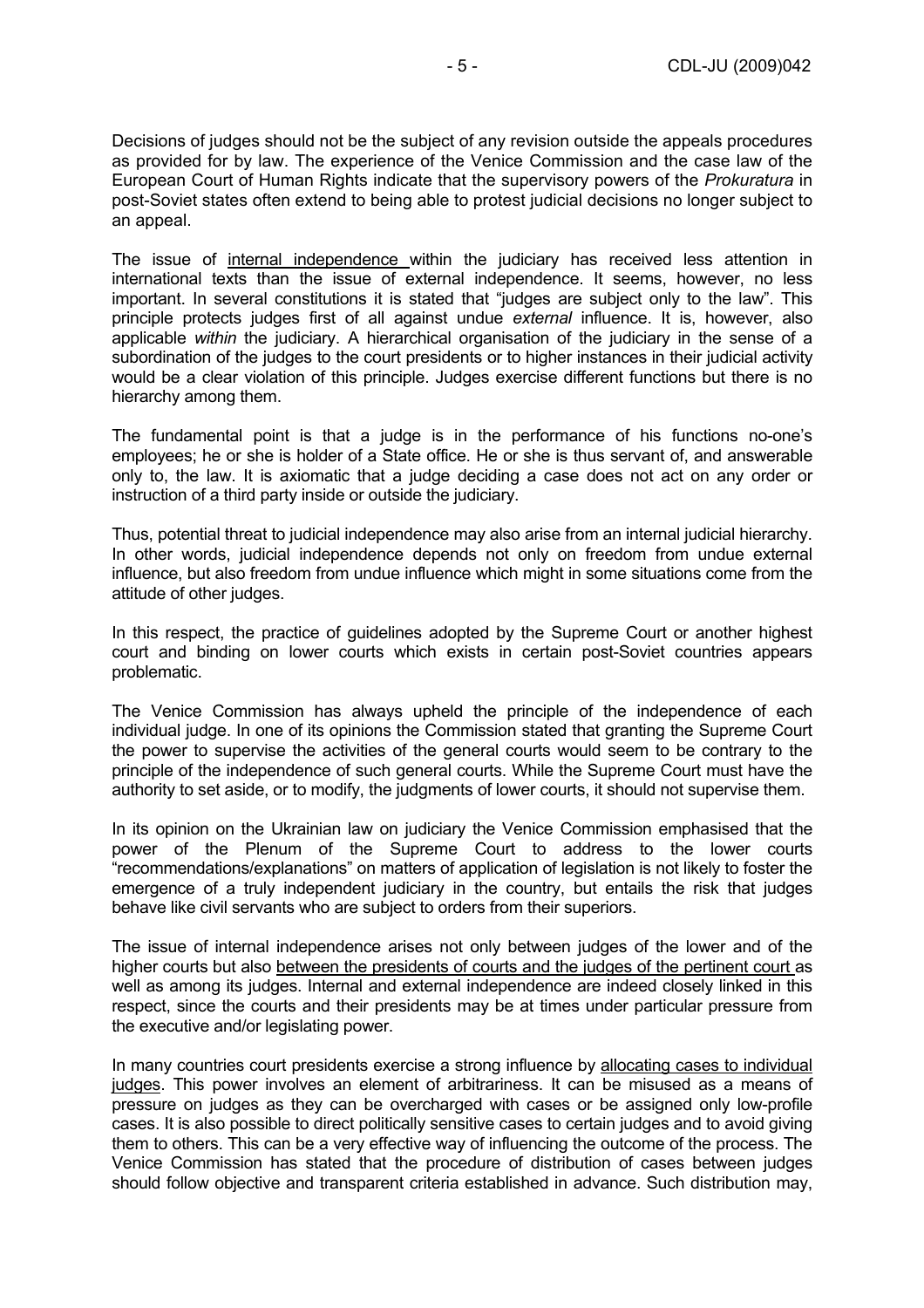for instance, be made by drawing of lots or a system for automatic distribution according to alphabetic order of some similar system. In other words, judges or judicial panels entrusted with specific cases should not be selected *ad hoc* and/or *ad personam.* This requirement derives from the well-known maxim that "justice must not only be done, but also seen to be done".

Many European constitutions contain a subjective right to a lawful judge. Most frequently, the guarantee to this effect is worded in a negative way, such as in the Constitution of Belgium: "No one can be separated, unwillingly, from the judge that the law has assigned to him" (Article 13) or Austria: "No one may be deprived of his lawful judge" (Article 83). Other constitutions state the "right to the lawful judge" in a positive way such as the Constitution of Slovenia: "Everyone has the right to have any decision regarding his rights, duties and any charges brought against him made without undue delay by an independent, impartial court constituted by law. Only a judge duly appointed pursuant to rules previously established by law and by judicial regulations may judge such an individual".

Now let me sum up what I have described. It is the view of the Venice Commission that following standards should be respected by states in order to ensure judicial independence:

The basic principles relevant to the independence of the judiciary should be set out in the Constitution.

All decisions concerning appointment should be based on objective criteria and the professional career of judges should be based on merit only.

An independent judicial council should have a decisive influence on the appointment and promotion of judges and on disciplinary measures against them. An appeal against disciplinary decisions to an independent court should be available.

Judicial councils should be endowed with constitutional guarantees for its composition, powers and autonomy.

Ordinary judges should be appointed permanently until retirement. Setting probationary periods can undermine the independence of judges.

A level of remuneration should be guaranteed to judges, which corresponds to the dignity of their office and the scope of their duties.

Non-financial benefits for judges, the distribution of which involves a discretionary element, should be phased out.

As regards the budget of the judiciary, decisions on the allocation of funds to courts should be taken with the strictest respect for the principle of judicial independence. Judges should have an opportunity to express their views about the proposed budget to Parliament, possibly through the judicial council.

Judges should only enjoy functional immunity.

States may provide for the incompatibility of judicial office with other functions and may restrict political activities of judges.

Judicial decisions should not be subject to any revision outside the appeals process, in particular not through a protest of the prosecutor outside the time limit for an appeal.

A hierarchical organisation of the judiciary in the sense of a subordination of the judges to the court presidents or to higher instances in their judicial activity is incompatible with internal judicial independence.